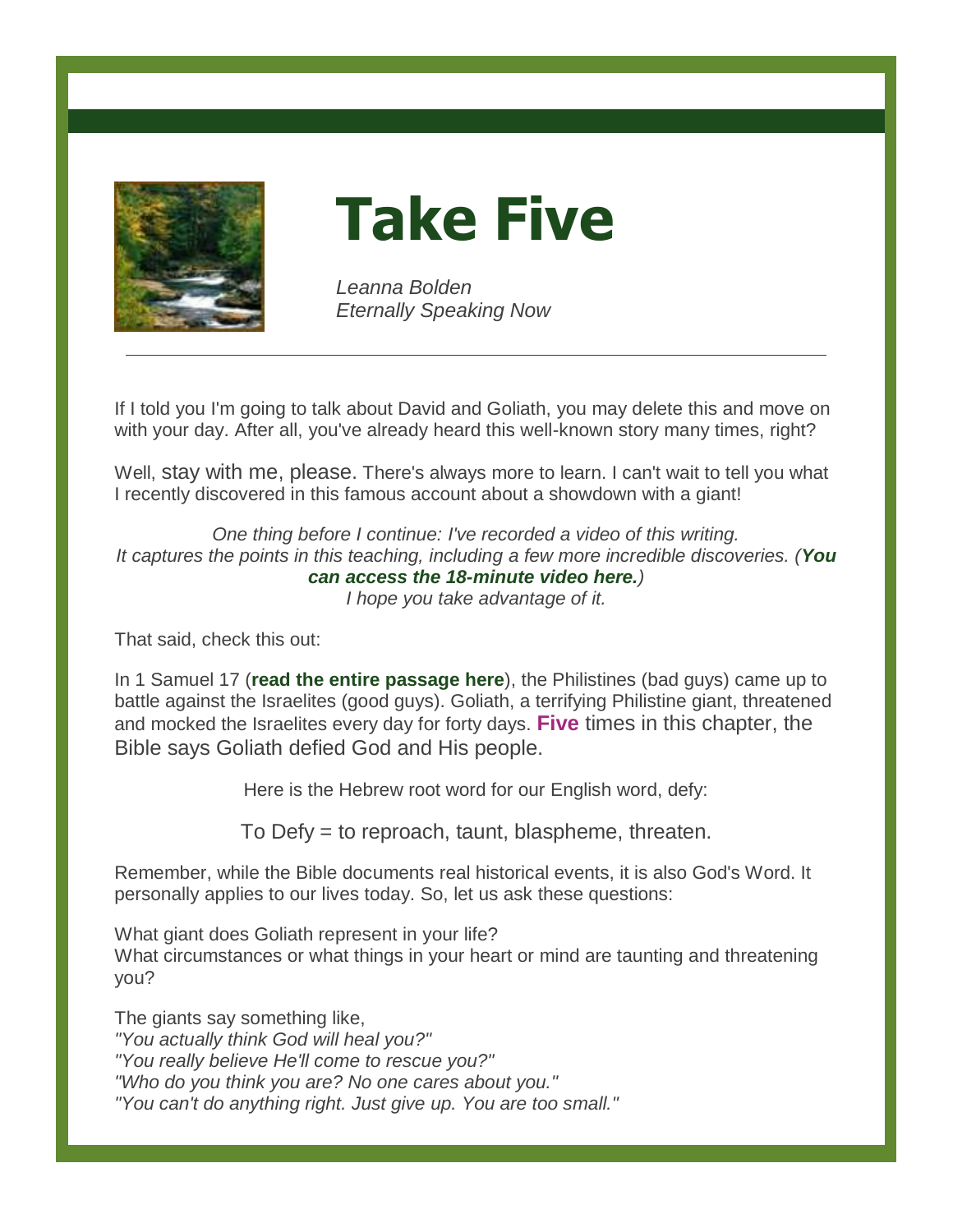Goliath is a big mouth, representing the things that look impossible or seem to overpower us. Our giants may be physical, emotional, mental or spiritual-- whatever seems overwhelming and undefeatable.

Well, God's got good news for us.

David, a young Israelite, heard about Goliath's defiance, and his response provides a glorious pattern for us to follow: not only was he willing to stand up against the giant, but he was also filled with a righteous anger against *"this uncircumcised Philistine who defies the armies of the living God"* (verse 26). He went to a brook and chose **five** smooth stones for his sling.

This young man's sling shot was his only apparent weapon...*or was it?* Read what he said (verses 45-47) to the bully as he stood up to him:

"You come to me with a sword, with a spear, and with a javelin. But I come to you in the name of the Lord of hosts, the God of the armies of Israel, whom you have defied. This day the Lord **will** deliver you into my hand, and I **will** strike you and take your head from you. And this day I **will** give the carcasses of the camp of the Philistines to the birds of the air and the wild beasts of the earth, that all the earth may know that there is a God in Israel. Then all this assembly **shall** know that the Lord does not save with sword and spear; for the battle *is* the Lord's, and He **will** give you into our hands."

David made **five** confident declarations of faith in the Lord's victory. One confident response for each cry of defiance from the enemy. One proclamation of triumph for each stone.

David was *sure* God would deliver him. *Why?* Because *he knew the Lord.* He'd read the Scriptures. He'd made a habit of praying continually. He'd spent countless hours with God, serving Him in the fields as a shepherd boy. And He had experienced God's deliverance first-hand (see verses 34-37).

As you probably know, David ends up defeating Goliath with his first stone. It hits the giant on the head and knocks him out. David then exuberantly cuts off the enemy's head *with Goliath's own sword.* Yup, the very weapon the enemy threatened to use against David was the very thing used to behead that big bad bully. How's that for a triumphant win? This is how the Lord works in our lives, too!

Here's a new observation that intrigued me as I studied and taught this Scripture last month.

> Why did David take **five** stones? Why not one? Or three? *Why five?*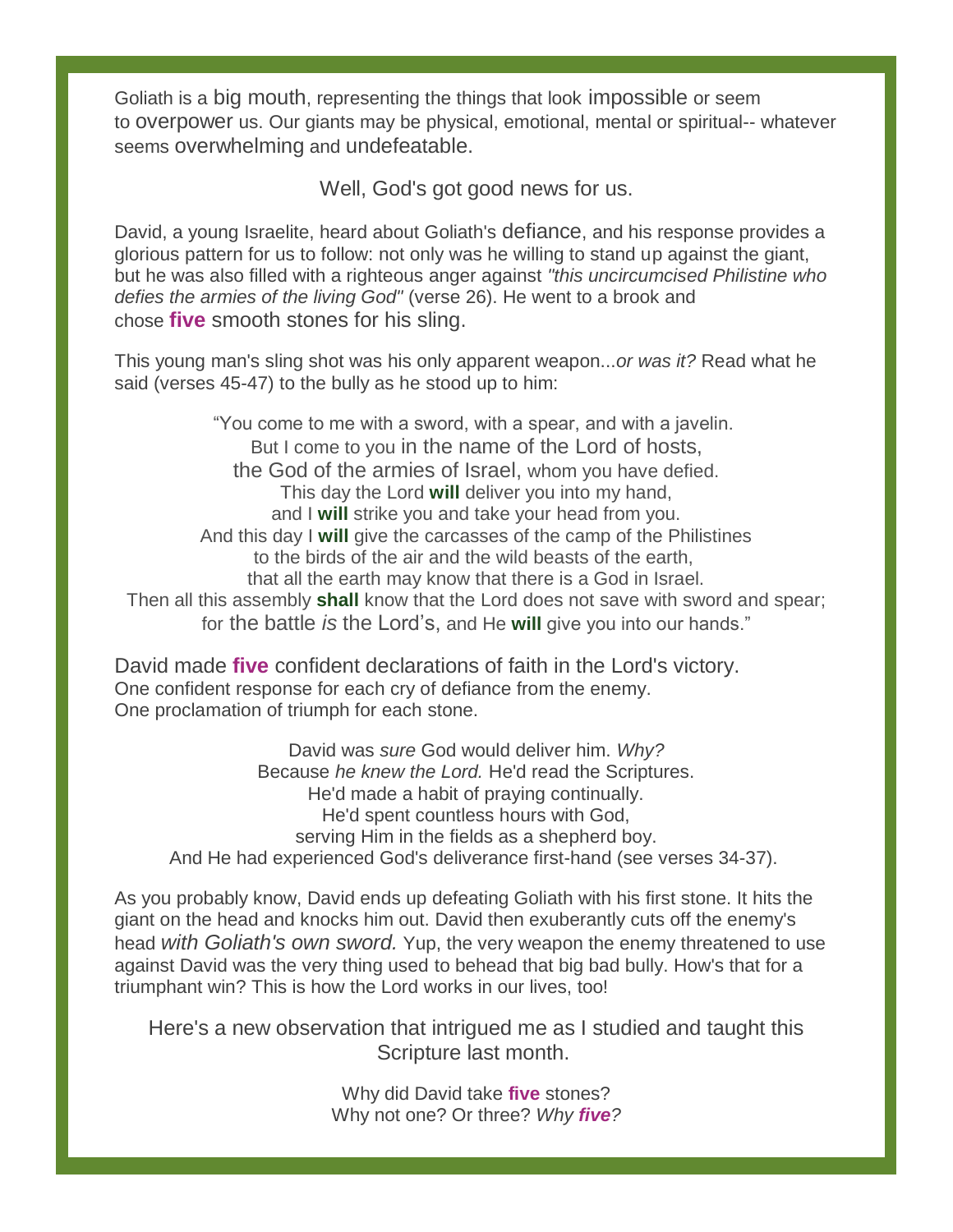Did he lack faith? We're all human, and David was no exception. Might he have thought, *"God, I know you can do this, but then...maybe I should get four more stones as a back up, just in case...?"*

Another consideration is that David was just a practical kind of guy. Possibly he figured, *"Certainly within five shots, I'll get him."*

Or was there more to the situation than meets the eye?

I'd like to propose another possibility. This is so exciting! Look what the Lord reveals to us in 2 Samuel 21:15-22 (**[read all the verses here](https://www.biblegateway.com/passage/?search=2+samuel+21%3A15-22&version=NKJV)**).

Several years after his victory over Goliath and the enemy army, David defended himself yet again against the Philistines. He and his men faced four more giants, and they conquered all four. Guess what? Scripture describes one of these giants as *"the brother of Goliath,"* and then says of all four giants,

*"These four were born to the giant in Gath, and fell by the hand of David and by the hand of his servants."*

> If one was Goliath's brother, and all four were born to the same giant, then all four were related, right?

What if David was operating with such great faith, that he knew God would not only take out Goliath with one stone, but also eventually give him victory over four more giants?

Even if this is assuming too much, what we do know is this: David took **five** stones, used one on Goliath, then together with his servants later, defeated four more.

While he didn't literally use those four stones at that later date, when I discovered these wonderful verses, I was left with a challenge. May I pass it along to you?

# **CHALLENGE**

Name the giant you are facing today. Is it fear, anxiety, or hopelessness? Is it anger, bitterness, or envy? What about pride or self-righteousness? Name it. No, go further than that. Name *five* of your giants. They're all related, and they work together.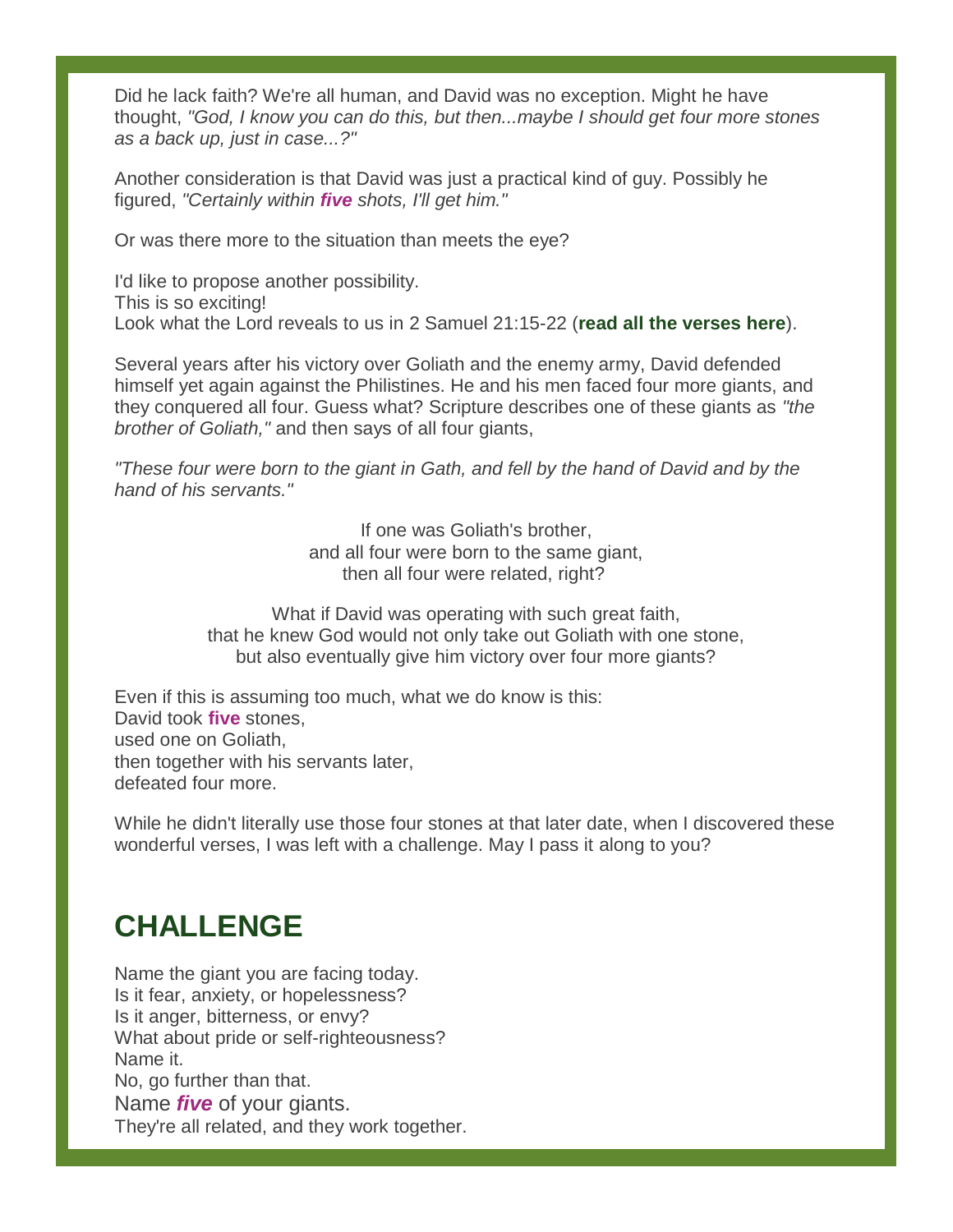Since our Rock is Jesus, and Jesus is the Word of God, find one Scripture for each of those giants. Then, speak the Word against each one of those overwhelming things. Take up the Word and fling it at the enemy! Put it in that sling of yours and throw it at those diants!

*How dare they defy the living God?*

Stand up with a holy passion and take them down.

Operate with the faith of David and say,

*"Lord, I'm not only going to crush anxiety today, but I'm also using Your Word against its brother, fear. In fact, I'm taking down its cousin, depression, as well. And despair, you're finished, along with your relative, self-pity."*

Then take **five** Scriptures and speak them against these **five** giants, believing you have victory in Jesus' name.

Do you believe you have the victory?

If not, you've missed the best part: God is with *you*, not your giant. He is for *you*, not the giants. *You* have the Lord of hosts on your side; your giants don't.

## **Now go, take five, and defeat those giants.**

### **A Worship Song**

Want a song to go with all this? It's my latest fav, and it fits this teaching perfectly. I think you'll really appreciate it. Click/Tap the link below.

#### **["Same God" Worship](https://www.youtube.com/watch?v=yse43TUrces)  [Song](https://www.youtube.com/watch?v=yse43TUrces)**

This May marks 7 years since I began these monthly writings! Would you like to peruse past blogs? They can be accessed **[here.](https://leannabolden.com/writings)**

#### **BONUS: Our Giants are Our Bread**

Did you know that God says *your giants will be your bread?* Yup, He'll feed them to you for lunch (rather than the other way around). I explain this and more in an 18-minute video. The video includes what is in this writing plus additional soul-nourishing nuggets you don't want to miss! Watch and forward as you are led. May the Lord of hosts empower you as you take up the Word and conquer your giants.

#### **[Watch Here for the Video of this Writing plus](https://leannabolden.com/video-audio-messages)  [More Insights](https://leannabolden.com/video-audio-messages)**

Copyright May 2022 Leanna Bolden Eternally Speaking Now